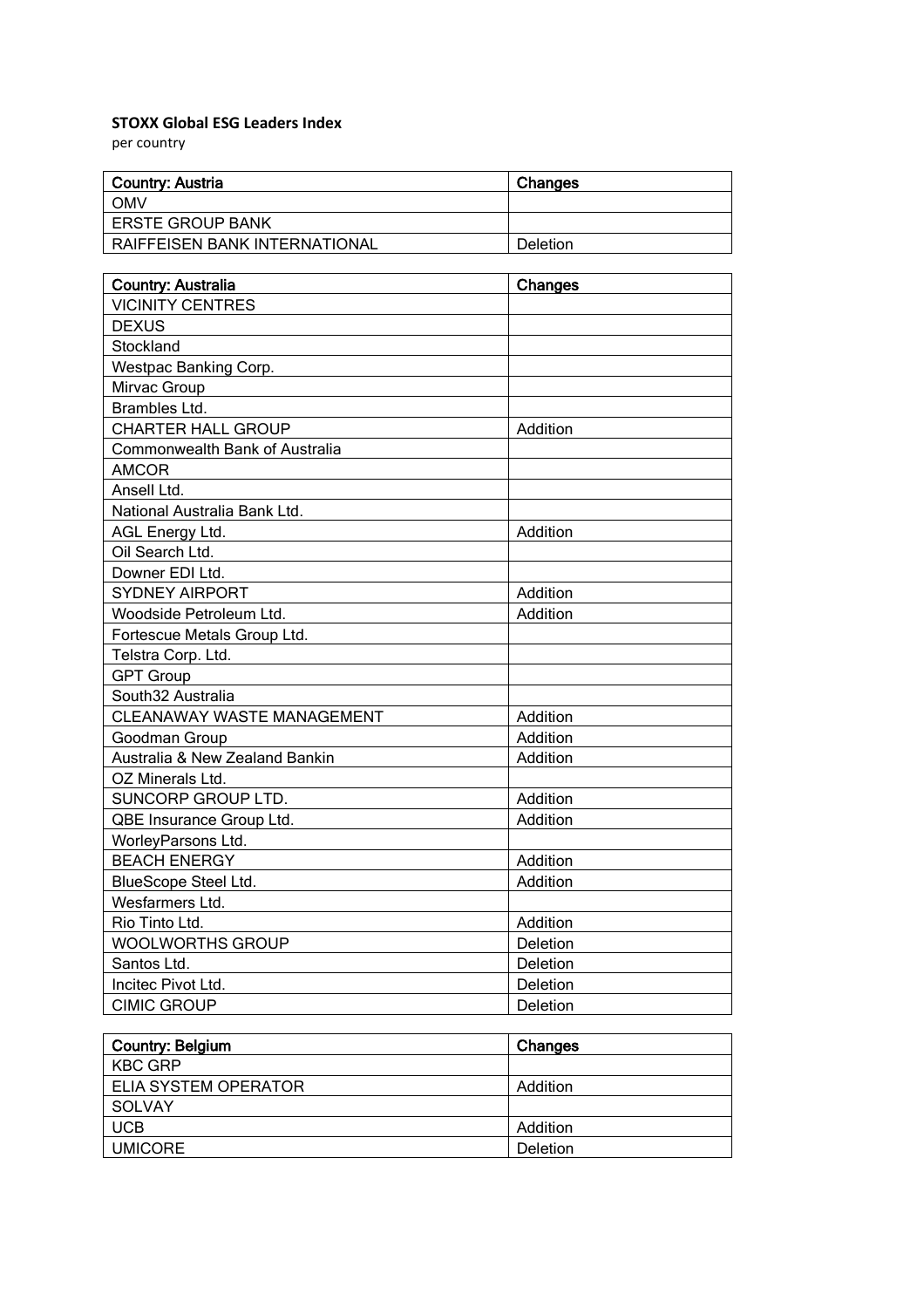| Country: Canada                | Changes  |
|--------------------------------|----------|
| <b>Bank of Montreal</b>        |          |
| Agnico-Eagle Mines Ltd.        |          |
| Teck Resources Ltd. CI B       |          |
| BCE Inc.                       |          |
| Toronto-Dominion Bank          |          |
| Cenovus Energy Inc.            |          |
| TELUS                          |          |
| Royal Bank of Canada           |          |
| Thomson Reuters Corp.          | Addition |
| FRANCO-NEVADA                  |          |
| Sun Life Financial Inc.        |          |
| Rogers Communications Inc. CI  |          |
| AIR CANADA                     | Addition |
| <b>Bank of Nova Scotia</b>     |          |
| Suncor Energy Inc.             | Deletion |
| Manulife Financial Corp.       | Deletion |
| Canadian Imperial Bank of Comm | Deletion |

| <b>Country: Denmark</b>    | Changes  |
|----------------------------|----------|
| <b>ISS AS</b>              |          |
| ORSTED                     |          |
| <b>VESTAS WIND SYSTEMS</b> |          |
| <b>COLOPLAST B</b>         |          |
| <b>NOVO NORDISK B</b>      |          |
| CHR HANSEN HLDG            |          |
| <b>NOVOZYMES</b>           | Addition |
| <b>PANDORA</b>             | Addition |
| <b>CARLSBERG B</b>         | Deletion |

| <b>Country: Finland</b> | Changes  |
|-------------------------|----------|
| <b>NOKIA</b>            |          |
| <b>NOKIAN RENKAAT</b>   |          |
| <b>WARTSILA</b>         |          |
| <b>NESTE</b>            |          |
| <b>FORTUM</b>           |          |
| <b>STORA ENSO R</b>     |          |
| <b>KONE B</b>           |          |
| <b>UPM KYMMENE</b>      |          |
| <b>METSO</b>            | Addition |
| Valmet                  | Addition |
| <b>HUHTAMAKI</b>        |          |
| <b>KESKO</b>            |          |
| <b>KONECRANES</b>       | Addition |
| <b>ORION B</b>          |          |

| Country: France    | Changes |
|--------------------|---------|
| <b>VALEO</b>       |         |
| AXA                |         |
| GECINA             |         |
| SUEZ ENVIRONNEMENT |         |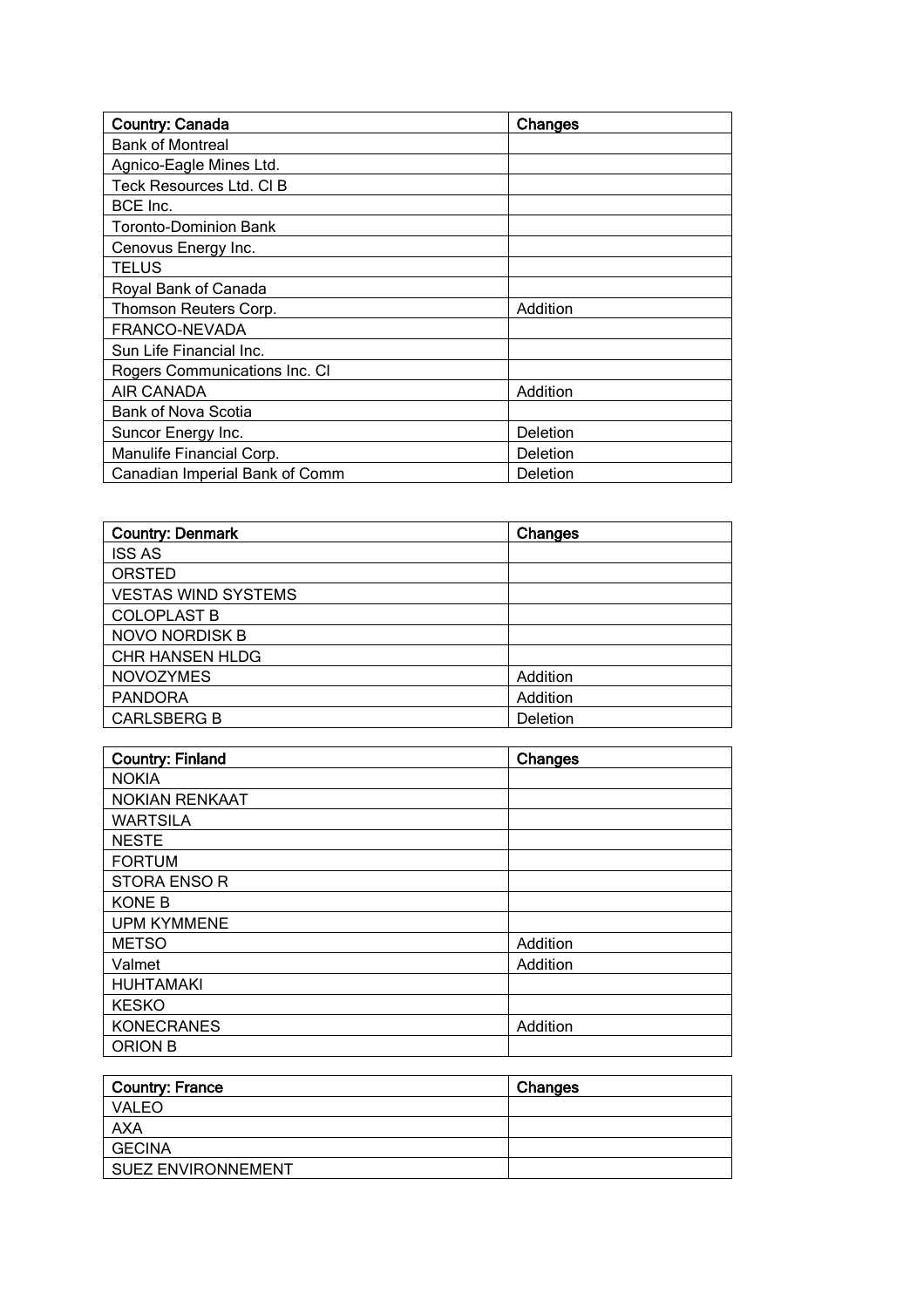| <b>EDF</b>                  |          |
|-----------------------------|----------|
| <b>SCHNEIDER ELECTRIC</b>   |          |
| <b>ICADE</b>                |          |
| <b>TOTAL</b>                |          |
| <b>NATIXIS</b>              |          |
| <b>TECHNIPFMC</b>           |          |
| <b>KLEPIERRE</b>            |          |
| <b>JCDECAUX</b>             |          |
| <b>PEUGEOT</b>              |          |
| Kering                      |          |
| <b>ORANGE</b>               |          |
| COVIVIO                     |          |
| <b>ACCOR</b>                |          |
| <b>MICHELIN</b>             |          |
|                             |          |
| <b>INGENICO</b>             |          |
| <b>ESSILORLUXOTTICA</b>     |          |
| <b>ADP</b>                  |          |
| <b>CHRISTIAN DIOR</b>       | Addition |
| LVMH MOET HENNESSY          | Addition |
| <b>CAP GEMINI</b>           |          |
| <b>SEB</b>                  |          |
| <b>REXEL</b>                | Addition |
| <b>WORLDLINE</b>            | Addition |
| <b>BNP PARIBAS</b>          |          |
| <b>ATOS</b>                 |          |
| <b>BUREAU VERITAS</b>       |          |
| <b>ALSTOM</b>               |          |
| <b>L'OREAL</b>              |          |
| <b>CREDIT AGRICOLE</b>      |          |
| LAGARDERE                   |          |
| <b>BIOMERIEUX</b>           | Addition |
| <b>LEGRAND</b>              |          |
| UNIBAIL-RODAMCO-WESTFIELD   | Addition |
| <b>CNP ASSURANCES</b>       |          |
| <b>ENGIE</b>                | Addition |
| <b>GRP SOCIETE GENERALE</b> |          |
| <b>EURAZEO</b>              |          |
| SODEXO                      |          |
| CARREFOUR                   |          |
| <b>SAINT GOBAIN</b>         |          |
| <b>DANONE</b>               |          |
| PERNOD RICARD               |          |
| <b>CASINO GUICHARD</b>      | Addition |
| <b>SANOFI</b>               |          |
| <b>ELIS</b>                 | Addition |
| <b>BOUYGUES</b>             |          |
|                             |          |
| <b>SCOR</b>                 | Deletion |
| Getlink                     | Deletion |
| <b>BIC</b>                  | Deletion |
| <b>EDENRED</b>              | Deletion |
| <b>AMUNDI</b>               | Deletion |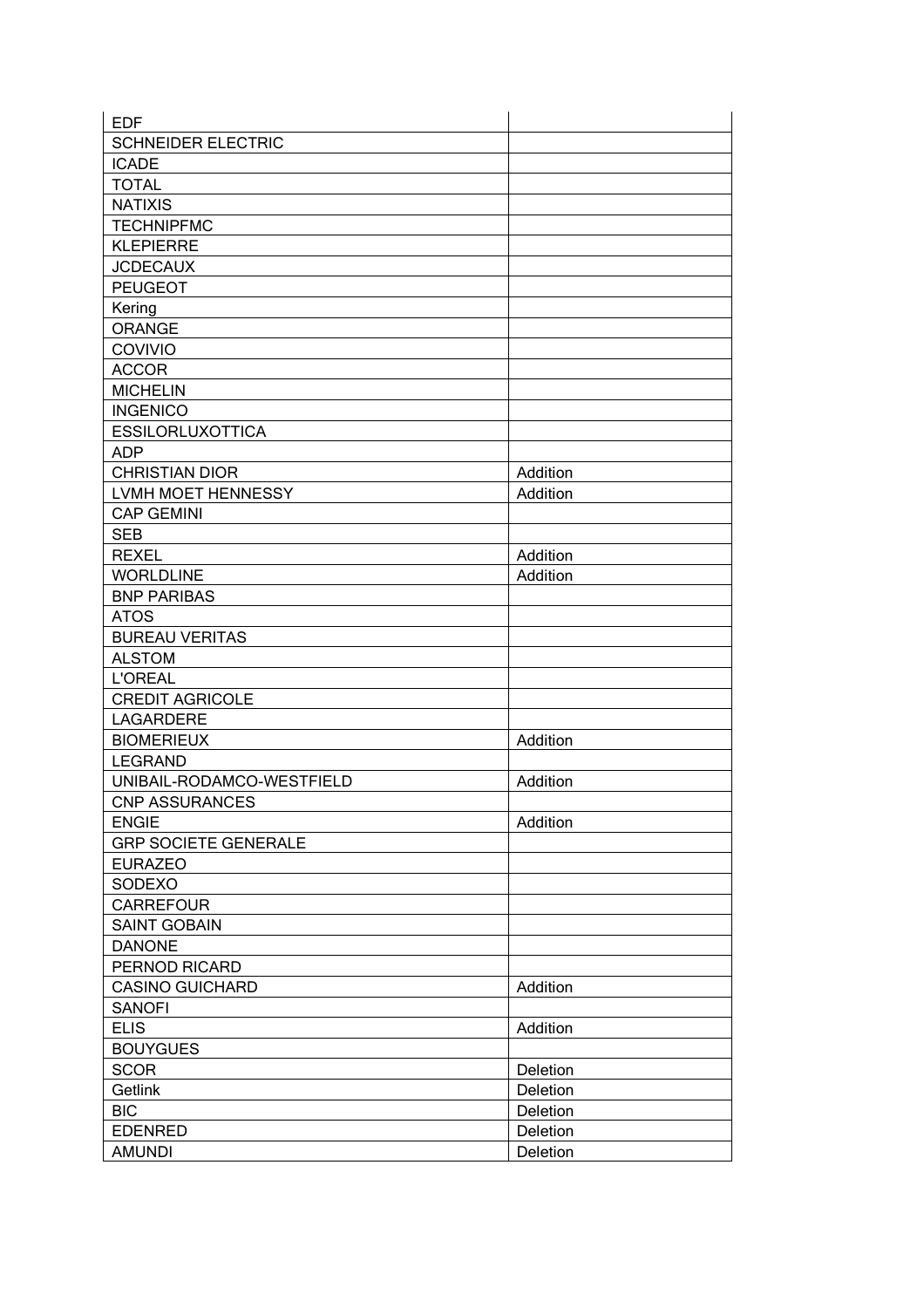| <b>Country: Germany</b>      | Changes  |
|------------------------------|----------|
| <b>DEUTSCHE TELEKOM</b>      |          |
| <b>OSRAM LICHT</b>           |          |
| <b>MUENCHENER RUECK</b>      |          |
| <b>ALLIANZ</b>               |          |
| <b>HENKEL PREF</b>           |          |
| E.ON                         |          |
| <b>MERCK</b>                 |          |
| <b>MTU AERO ENGINES</b>      |          |
| <b>HUGO BOSS</b>             |          |
| <b>AROUNDTOWN (FRA)</b>      |          |
| DEUTSCHE POST                | Addition |
| TELEFONICA DEUTSCHLAND       |          |
| <b>DEUTSCHE BOERSE</b>       |          |
| <b>SIEMENS</b>               |          |
| <b>GRAND CITY PROPERTIES</b> | Addition |
| <b>INFINEON TECHNOLOGIES</b> | Addition |
| <b>FRAPORT</b>               |          |
| <b>SAP</b>                   |          |
| <b>COVESTRO</b>              | Addition |
| <b>BMW</b>                   |          |
| <b>BRENNTAG</b>              |          |
| <b>SYMRISE</b>               |          |
| <b>ADIDAS</b>                |          |
| <b>BASF</b>                  | Addition |
| <b>THYSSENKRUPP</b>          | Addition |
| <b>KION GROUP</b>            | Addition |
| <b>HOCHTIEF</b>              |          |
| <b>EVONIK INDUSTRIES</b>     |          |
| <b>LANXESS</b>               | Addition |
| <b>HANNOVER RUECK</b>        | Addition |
| <b>RWE</b>                   | Addition |
| <b>INNOGY</b>                | Addition |
| <b>DAIMLER</b>               | Addition |
| <b>METRO AG</b>              | Addition |
| HEIDELBERGCEMENT             | Deletion |
| <b>BEIERSDORF</b>            | Deletion |
| <b>CONTINENTAL</b>           | Deletion |
| <b>LINDE</b>                 | Deletion |

| <b>Country: Hong Kong</b>      | Changes  |  |
|--------------------------------|----------|--|
| <b>SWIRE PROPERTIES</b>        |          |  |
| New World Development Co. Ltd. |          |  |
| CLP Holdings Ltd.              | Addition |  |
| HK ELECTRIC INVESTMENTS        | Addition |  |
| Wheelock & Co. Ltd.            |          |  |
| Kerry Properties Ltd.          | Addition |  |
| AIA GROUP                      |          |  |
| Hong Kong & China Gas Co. Ltd. | Addition |  |
| Hang Seng Bank Ltd.            | Deletion |  |
| Hang Lung Properties Ltd.      | Deletion |  |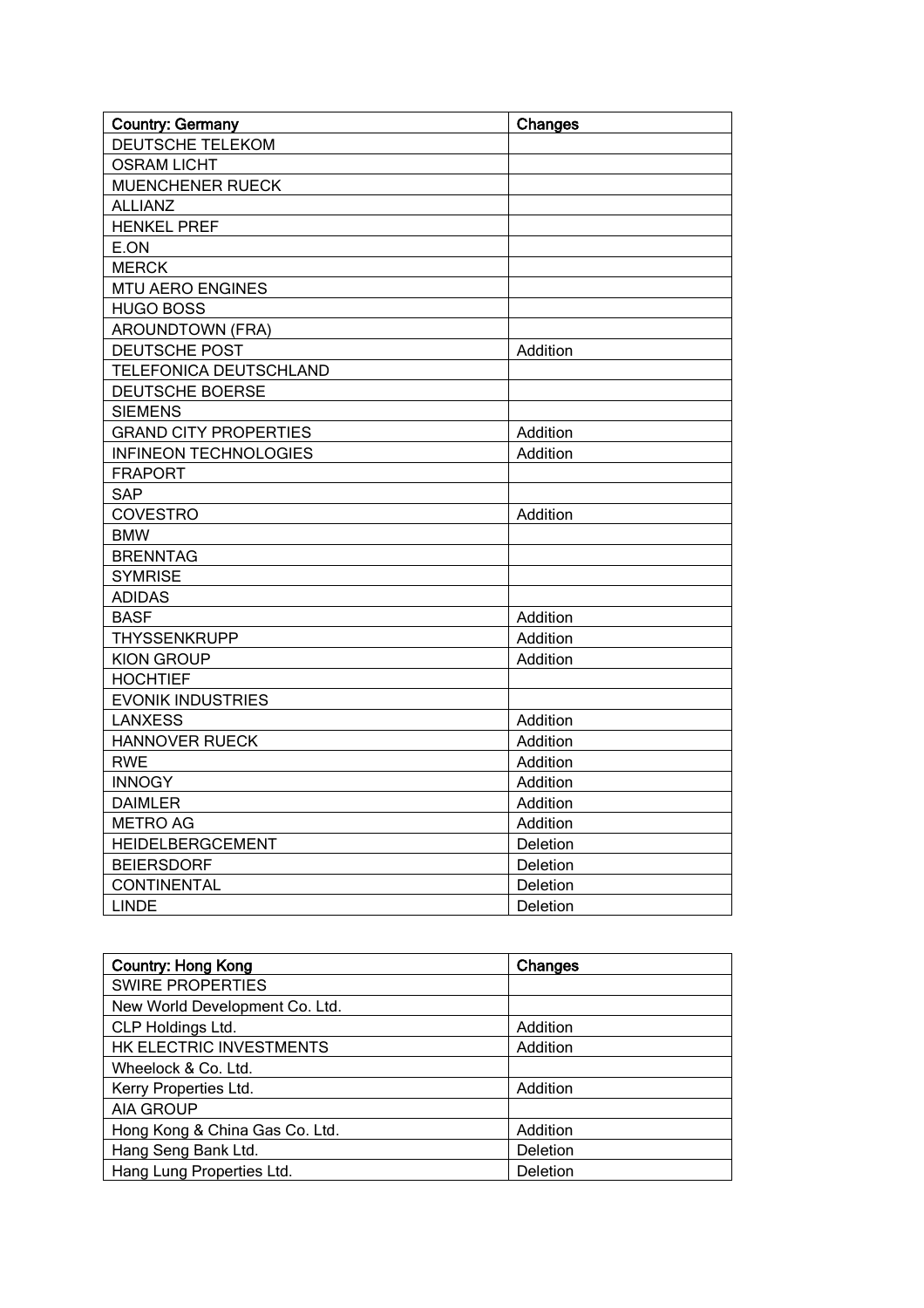| Hang Lung Group Ltd. | Deletion |
|----------------------|----------|
| l Sino Land Co. Ltd. | Deletion |

| <b>Country: Ireland</b> | Changes |
|-------------------------|---------|
| SMURFIT KAPPA GRP       |         |
| <b>CRH</b>              |         |

| <b>Country: Italy</b>         | Changes  |
|-------------------------------|----------|
| PIRELLI & C. S.P.A.           |          |
| <b>STMICROELECTRONICS</b>     |          |
| <b>CNH Industrial NV</b>      |          |
| TERNA                         |          |
| <b>TELECOM ITALIA</b>         |          |
| <b>SNAM RETE GAS</b>          |          |
| <b>INTESA SANPAOLO</b>        |          |
| <b>ENEL</b>                   |          |
| ENI                           |          |
| <b>SAIPEM</b>                 |          |
| <b>ASSICURAZIONI GENERALI</b> |          |
| A2A                           |          |
| <b>HERA</b>                   | Addition |
| <b>ITALGAS</b>                | Addition |
| <b>MEDIOBANCA</b>             | Addition |
| <b>UNICREDIT</b>              | Addition |

| Country: Japan                 | Changes  |
|--------------------------------|----------|
| Daiwa House Industry Co. Ltd.  |          |
| Inpex Corp.                    |          |
| KONICA MINOLTA INC.            |          |
| Kao Corp.                      |          |
| NIPPON PROLOGIS REIT           |          |
| Ebara Corp.                    | Addition |
| Astellas Pharma Inc.           |          |
| <b>WELCIA HOLDINGS</b>         |          |
| Aeon Co. Ltd.                  |          |
| Tokyo Gas Co. Ltd.             |          |
| NEC Corp.                      |          |
| Tokyo Electron Ltd.            |          |
| SUMITOMO MITSUI TRUST HOLDINGS |          |
| Fujitsu Ltd.                   |          |
| <b>ANRITSU</b>                 | Addition |
| MS&AD Insurance Group Holdings |          |
| Nikon Corp.                    |          |
| Mizuho Financial Group Inc.    |          |
| Nabtesco Corp.                 |          |
| <b>LIXIL GROUP</b>             |          |
| Bridgestone Corp.              | Addition |
| Nomura Holdings Inc.           |          |
| NTT DoCoMo Inc.                |          |
| Daikin Industries Ltd.         |          |
| NGK Insulators Ltd.            |          |
| Omron Corp.                    |          |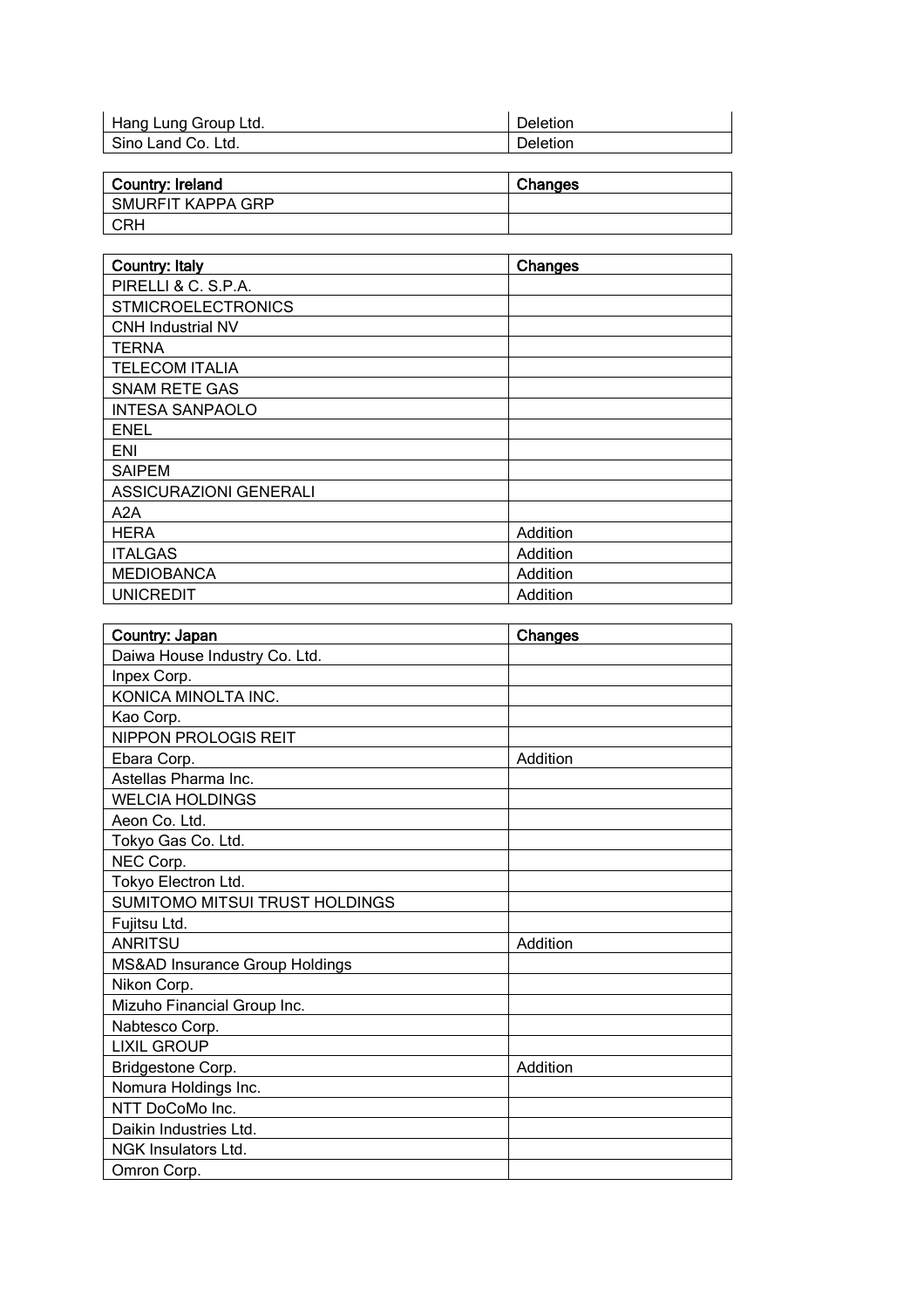| Mitsubishi UFJ Financial Group |          |
|--------------------------------|----------|
| NSK Ltd.                       | Addition |
| Orix JREIT Inc.                | Addition |
| Toto Ltd.                      |          |
| DIC Corp.                      | Addition |
| Eisai Co. Ltd.                 | Addition |
| Nippon Telegraph & Telephone C |          |
| Seven & I Holdings Co. Ltd.    |          |
| Sompo Holdings                 |          |
| Sojitz Corp.                   | Addition |
| Mazda Motor Corp.              | Addition |
| <b>AGC</b>                     |          |
| East Japan Railway Co.         | Deletion |
| Komatsu Ltd.                   | Deletion |
| JXTG HOLDINGS INC.             | Deletion |
| Ricoh Co. Ltd.                 | Deletion |
| Kubota Corp.                   | Deletion |
| Resona Holdings Inc.           | Deletion |
| T&D Holdings Inc.              | Deletion |
| Uni-Charm Corp.                | Deletion |
| Kawasaki Heavy Industries Ltd. | Deletion |
| Advantest Corp.                | Deletion |
| Toyota Tsusho Corp.            | Deletion |
| Furukawa Electric Co. Ltd.     | Deletion |
| Showa Denko K.K.               | Deletion |
| Asics Corp.                    | Deletion |
| Lion Corp.                     | Deletion |
| Taiheiyo Cement Corp.          | Deletion |
| Dai-ichi Life Holdings         | Deletion |

| Country: Luxembourg | Changes  |
|---------------------|----------|
| ARCELORMITTAL       | Addition |

| <b>Country: Netherlands</b> | Changes  |
|-----------------------------|----------|
| <b>SIGNIFY</b>              |          |
| ABN AMRO BANK               |          |
| <b>KONINKLIJKE DSM</b>      |          |
| <b>NN GROUP</b>             |          |
| <b>ASML HLDG</b>            |          |
| <b>KPN</b>                  |          |
| <b>ING GRP</b>              |          |
| <b>AKZO NOBEL</b>           |          |
| <b>PHILIPS</b>              |          |
| <b>SBM OFFSHORE</b>         | Addition |
| <b>AALBERTS</b>             |          |
| <b>RANDSTAD</b>             | Addition |
| <b>AEGON</b>                | Addition |
| ASR NEDERLAND NV            | Addition |
| <b>WOLTERS KLUWER</b>       |          |
| UNILEVER NV                 | Addition |
| <b>VOPAK</b>                |          |
| <b>HEINEKEN</b>             | Addition |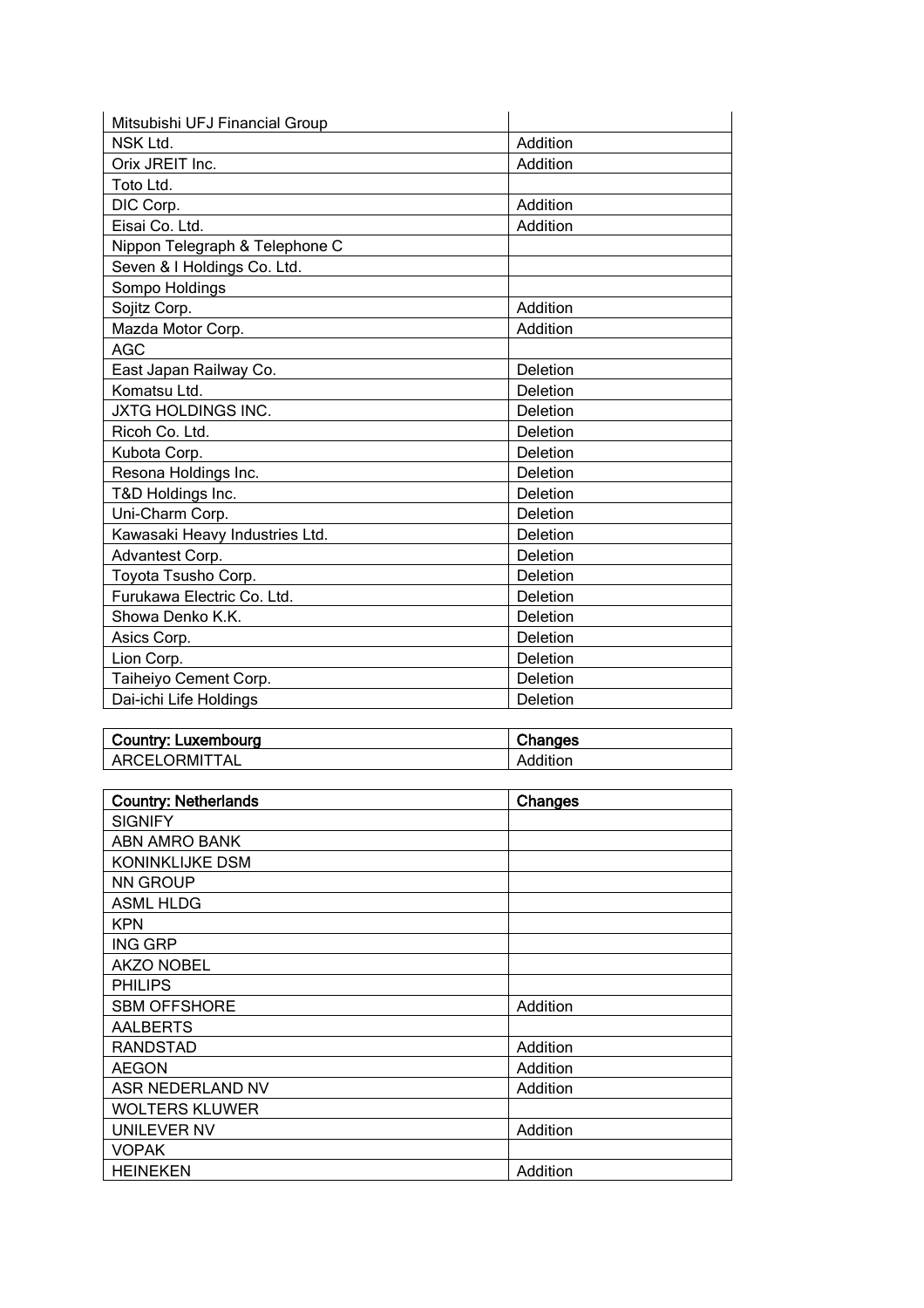| AHOLD DELHAIZE       |          |
|----------------------|----------|
| l HEINEKEN HLDG      | Addition |
| BOSKALIS WESTMINSTER | Deletion |

| <b>Country: New Zealand</b> | Changes  |
|-----------------------------|----------|
| <b>MERIDIAN ENERGY</b>      | Addition |
| FISHER & PAYKEL HLTHCR.     |          |

| <b>Country: Norway</b>   | Changes |
|--------------------------|---------|
| <b>DNB</b>               |         |
| <b>NORSK HYDRO</b>       |         |
| <b>TELENOR</b>           |         |
| <b>EQUINOR</b>           |         |
| <b>SCHIBSTED GRUPPEN</b> |         |
| <b>STOREBRAND</b>        |         |
| SUBSEA7                  |         |

| <b>Country: Portugal</b> | <b>Changes</b> |
|--------------------------|----------------|
| l GALP ENERGIA           |                |
| EDP ENERGIAS DE PORTUGAL |                |
| <b>JERONIMO MARTINS</b>  |                |

| <b>Country: Singapore</b>          | Changes  |
|------------------------------------|----------|
| City Developments Ltd.             |          |
| Singapore Telecommunications L     | Addition |
| Singapore Technologies Enginee     |          |
| Thai Beverage PCL                  | Addition |
| CapitaLand Ltd.                    | Deletion |
| Singapore Exchange Ltd.            | Deletion |
| CAPITALAND MALL TRUST MGMT         | Deletion |
| <b>CapitaLand Commercial Trust</b> | Deletion |

| <b>Country: Spain</b>         | Changes  |
|-------------------------------|----------|
| <b>REPSOL</b>                 |          |
| RED ELECTRICA CORPORATION     |          |
| <b>ENAGAS</b>                 |          |
| <b>ENDESA</b>                 |          |
| <b>TELEFONICA</b>             |          |
| <b>IBERDROLA</b>              |          |
| Naturgy Energy Group          |          |
| Industria de Diseno Textil SA |          |
| <b>BANKINTER</b>              | Addition |
| <b>CELLNEX TELECOM</b>        | Addition |
| <b>CAIXABANK</b>              | Addition |
| <b>MAPFRE</b>                 |          |
| <b>AENA SME</b>               |          |
| <b>FERROVIAL</b>              |          |
| <b>SIEMENS GAMESA</b>         | Deletion |
| <b>ACS</b>                    | Deletion |

| Country: Sweden             | Changes |
|-----------------------------|---------|
| SKANDINAVISKA ENSKILDA BK A |         |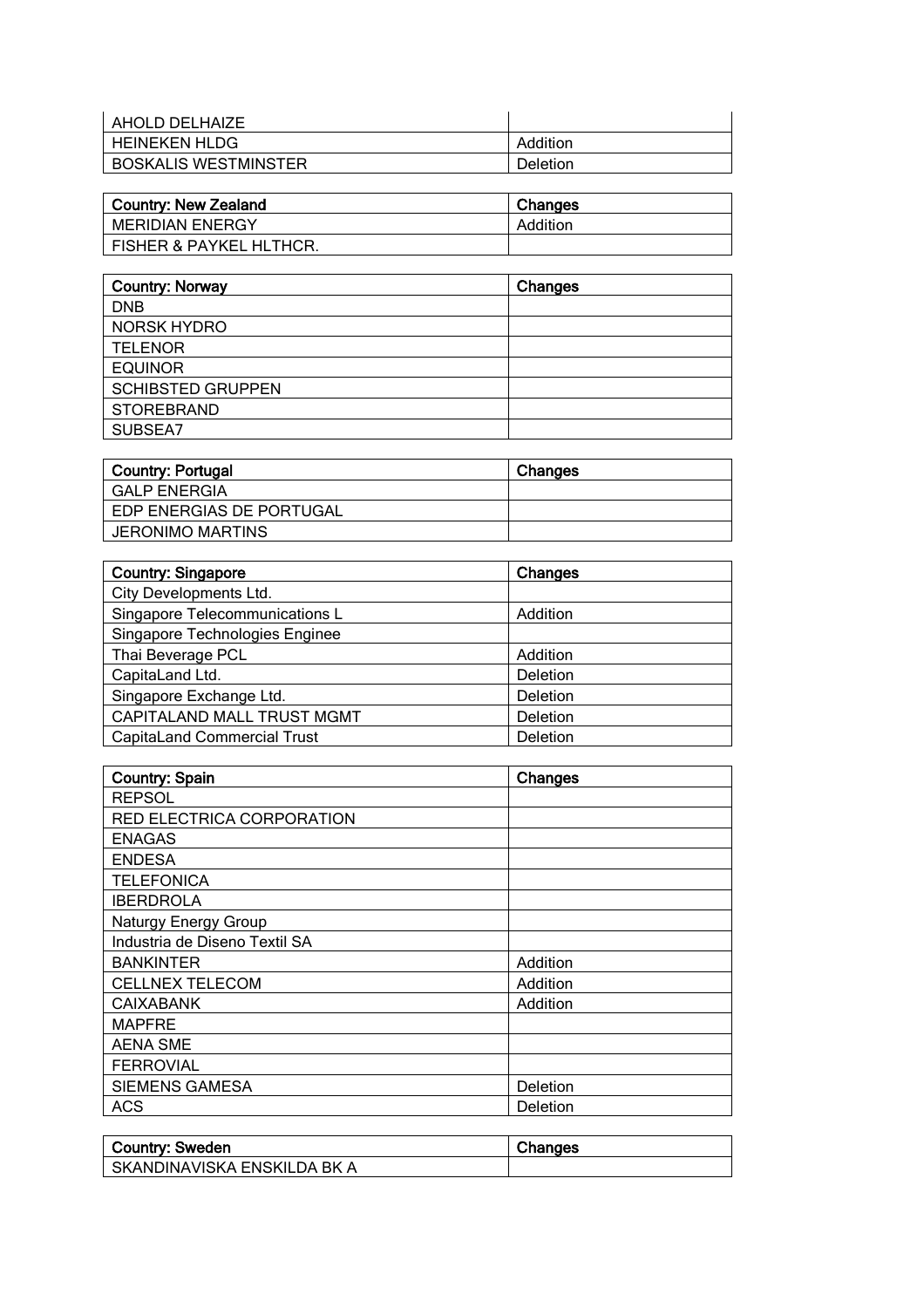| <b>CASTELLUM</b>              |          |
|-------------------------------|----------|
| <b>ELECTROLUX B</b>           |          |
| <b>Essity B</b>               |          |
| <b>TELIA COMPANY</b>          |          |
| <b>SANDVIK</b>                |          |
| SVENSKA HANDELSBANKEN A       |          |
| <b>LUNDIN PETROLEUM</b>       |          |
| SKF B                         |          |
| <b>NORDEA BANK</b>            |          |
| <b>BOLIDEN</b>                |          |
| <b>ERICSSON LM B</b>          |          |
| SAAB B                        |          |
| <b>SWEDBANK</b>               |          |
| <b>FABEGE</b>                 |          |
| <b>ASSA ABLOY</b>             |          |
| <b>HEXPOL'B'</b>              |          |
| ATLAS COPCO A                 |          |
| NIBE INDUSTRIER B             |          |
| SVENSKA CELLULOSA B           | Addition |
| <b>EPIROCA</b>                | Addition |
| <b>VOLVO B</b>                |          |
| <b>ALFA LAVAL</b>             | Addition |
| <b>SKANSKA B</b>              | Addition |
| <b>SWEDISH MATCH</b>          | Deletion |
| <b>HUSQVARNA B</b>            | Deletion |
| <b>HENNES &amp; MAURITZ B</b> | Deletion |

| <b>Country: Switzerland</b>      | Changes  |
|----------------------------------|----------|
| <b>SWISSCOM</b>                  |          |
| ZURICH INSURANCE GROUP           |          |
| <b>SONOVA</b>                    |          |
| <b>CLARIANT</b>                  |          |
| <b>GEBERIT</b>                   |          |
| <b>SWISS REINSURANCE COMPANY</b> |          |
| CIE FINANCIERE RICHEMONT         |          |
| <b>BARRY CALLEBAUT</b>           | Addition |
| <b>NESTLE</b>                    |          |
| ABB                              | Addition |
| SGS                              |          |
| LafargeHolcim                    |          |
| <b>LOGITECH INTERNATIONAL</b>    | Addition |
| <b>GIVAUDAN</b>                  | Addition |
| ROCHE HLDG P                     | Addition |
| <b>GEORG FISCHER</b>             |          |
| <b>ADECCO</b>                    |          |
| <b>UBS GROUP</b>                 | Deletion |

| <b>Country: United Kingdom</b> | Changes |
|--------------------------------|---------|
| POLYMETAL INTERNATIONAL        |         |
| LAND SECURITIES                |         |
| CENTRICA                       |         |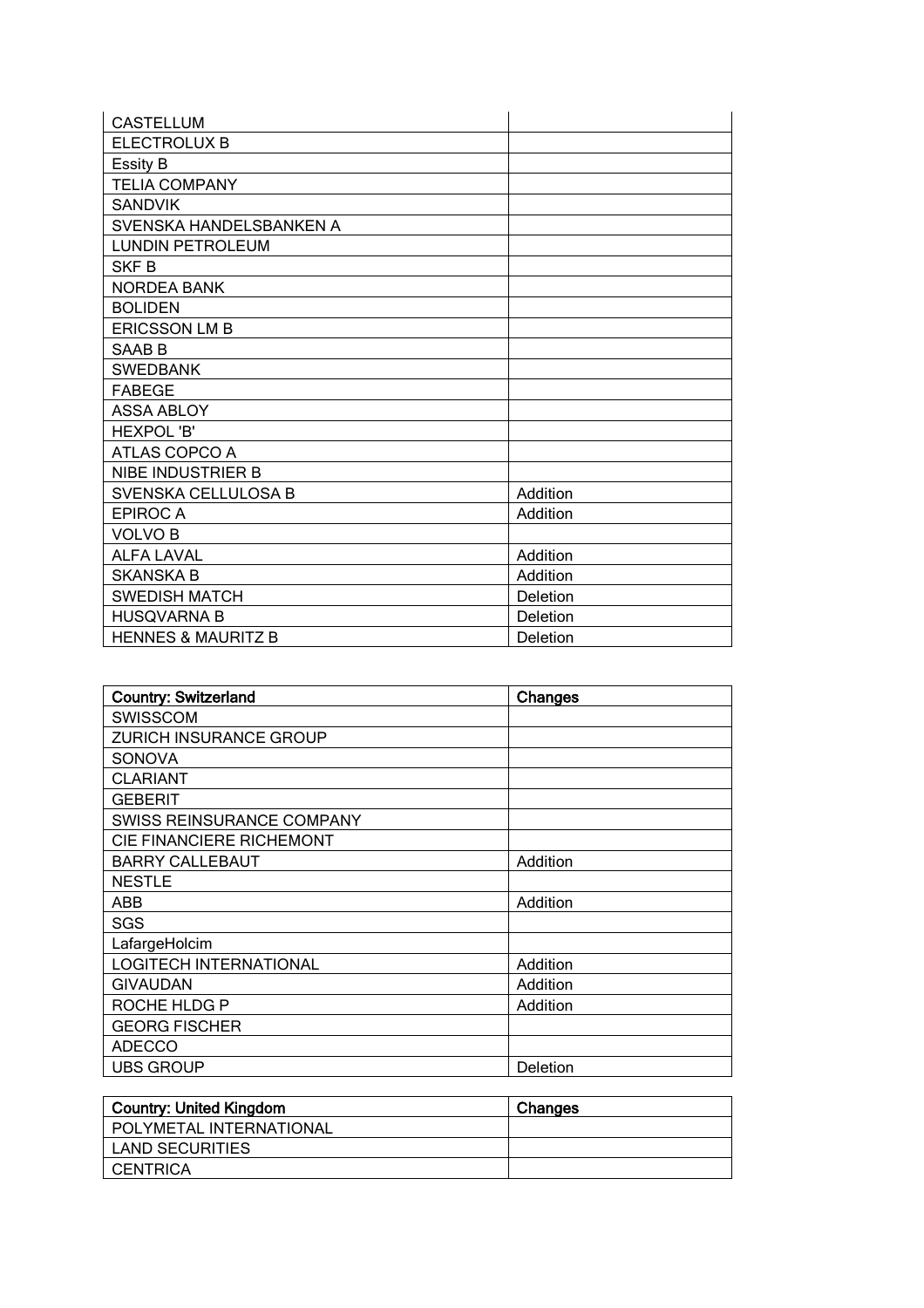| <b>MONDI</b>                                        |          |
|-----------------------------------------------------|----------|
| <b>RELX PLC</b>                                     |          |
| 3I GROUP PLC.                                       | Addition |
| <b>BARRATT DEVELOPMENTS</b>                         |          |
| <b>BRITISH LAND COMPANY</b>                         |          |
| <b>JUPITER FUND MANAGEMENT</b>                      |          |
| <b>HAMMERSON</b>                                    |          |
| <b>GREGGS</b>                                       | Addition |
| <b>INVESTEC</b>                                     |          |
| <b>DS SMITH</b>                                     |          |
| ANGLO AMERICAN                                      | Addition |
| <b>DERWENT LONDON</b>                               |          |
| <b>LLOYDS BANKING GRP</b>                           |          |
| <b>SEVERN TRENT</b>                                 | Addition |
| <b>BT GRP</b>                                       |          |
| <b>AVIVA</b>                                        |          |
| <b>VODAFONE GRP</b>                                 |          |
| UNITED UTILITIES GRP                                |          |
| <b>WHITBREAD</b>                                    |          |
| <b>PRUDENTIAL</b>                                   |          |
|                                                     |          |
| <b>ROYAL MAIL</b><br><b>MARKS &amp; SPENCER GRP</b> |          |
| <b>KINGFISHER</b>                                   |          |
|                                                     |          |
| <b>RECKITT BENCKISER GRP</b>                        |          |
| <b>NEW WH SMITH</b>                                 | Addition |
| <b>TULLOW OIL</b>                                   |          |
| <b>ANTOFAGASTA</b>                                  |          |
| <b>ITV</b>                                          |          |
| <b>JOHNSON MATTHEY</b>                              | Addition |
| <b>PEARSON</b>                                      |          |
| <b>DIAGEO</b>                                       |          |
| SCOTTISH & SOUTHERN ENERGY                          |          |
| <b>GLAXOSMITHKLINE</b>                              | Addition |
| <b>CRODA INTERNATIONAL</b>                          |          |
| PENNON GRP                                          |          |
| <b>UNILEVER PLC</b>                                 | Addition |
| COCA-COLA HBC                                       |          |
| <b>LEGAL &amp; GENERAL GRP</b>                      |          |
| <b>BURBERRY</b>                                     |          |
| <b>BRITVIC</b>                                      |          |
| <b>CONVATEC PLC</b>                                 | Addition |
| TUI                                                 |          |
| <b>ASTRAZENECA</b>                                  |          |
| SPIRAX-SARCO                                        |          |
| <b>AGGREKO</b>                                      | Addition |
| WOOD GRP (JOHN)                                     | Addition |
| <b>RIO TINTO</b>                                    | Addition |
| <b>NATIONAL GRID</b>                                | Addition |
| <b>RENTOKIL INITIAL</b>                             |          |
| <b>WPP</b>                                          | Addition |
| <b>COMPASS GRP</b>                                  |          |
| SAINSBURY (J)                                       |          |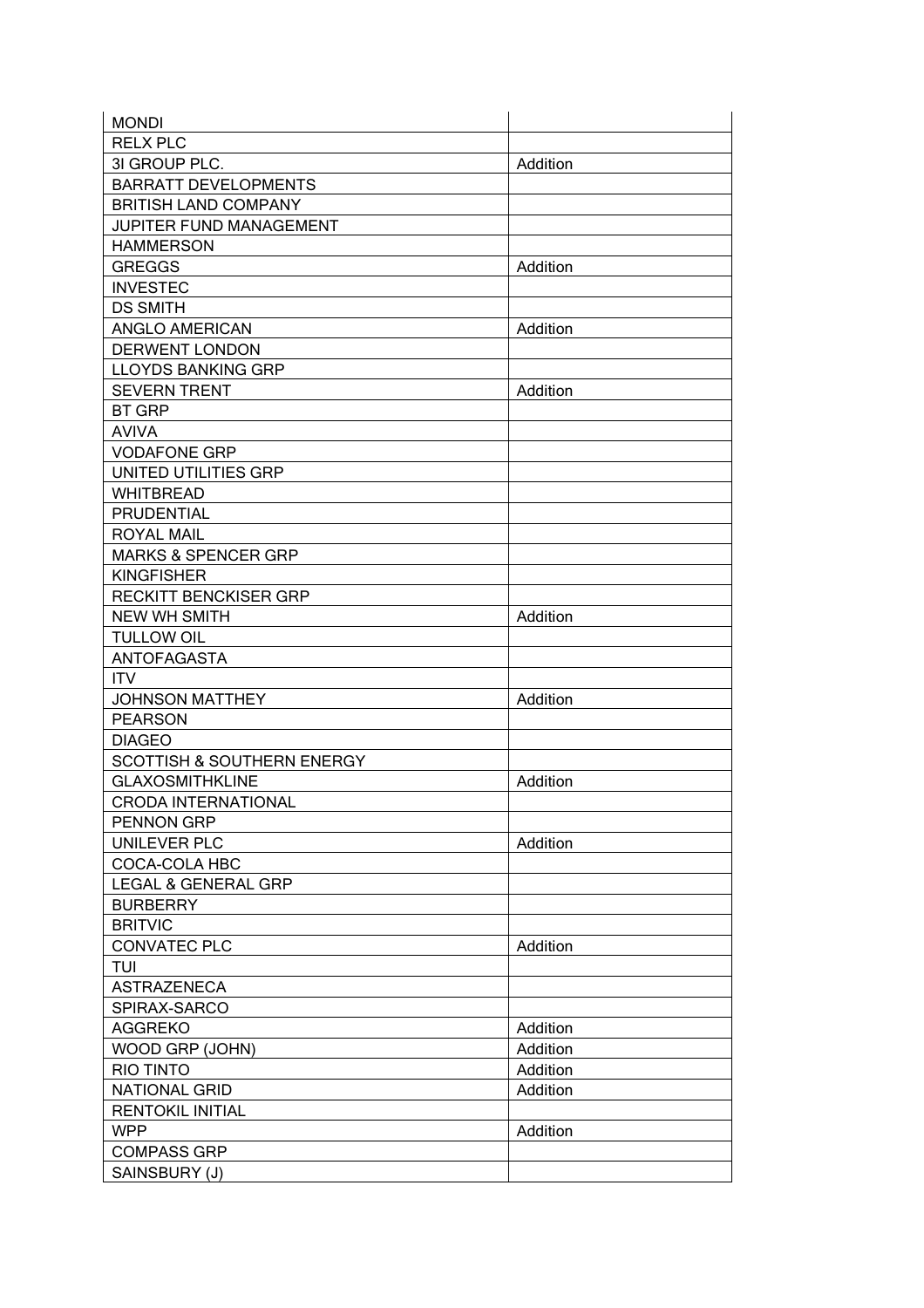| <b>STANDARD CHARTERED</b>     | Addition |
|-------------------------------|----------|
| <b>FERGUSON PLC</b>           | Deletion |
| <b>TRAVIS PERKINS</b>         | Deletion |
| STANDARD LIFE ABERDEEN        | Deletion |
| <b>SCHRODERS</b>              | Deletion |
| <b>NEXT</b>                   | Deletion |
| INTERCONTINENTAL HOTELS GRP   | Deletion |
| IMI                           | Deletion |
| <b>GREAT PORTLAND ESTATES</b> | Deletion |
| <b>BUNZL</b>                  | Deletion |

| <b>Country: United States</b>     | Changes  |
|-----------------------------------|----------|
| Intel Corp.                       |          |
| HP Inc.                           | Addition |
| PROLOGIS INC.                     |          |
| Seagate Technology Inc.           |          |
| <b>Hewlett Packard Enterprise</b> |          |
| ON SEMICON.                       |          |
| NEWMONT GOLDCORP                  |          |
| <b>XYLEM</b>                      |          |
| Kimberly-Clark Corp.              |          |
| Coca-Cola European Partners       |          |
| NVIDIA Corp.                      |          |
| Cisco Systems Inc.                | Addition |
| Verizon Communications Inc.       | Addition |
| <b>KEYSIGHT TECHNOLOGIES</b>      |          |
| <b>CMS ENERGY</b>                 |          |
| Analog Devices Inc.               |          |
|                                   | Addition |
| Texas Instruments Inc.            |          |
| <b>EATON CORP. PLC</b>            |          |
| Xcel Energy Inc.                  | Addition |
| MOTOROLA SOLUTIONS INC.           | Addition |
| Hess Corp.                        |          |
| JPMorgan Chase & Co.              |          |
| Ball Corp.                        | Addition |
| Prudential Financial Inc.         |          |
| Microsoft Corp.                   |          |
| Accenture PLC CI A                |          |
| State Street Corp.                |          |
| <b>Eversource Energy</b>          |          |
| Colgate-Palmolive Co.             |          |
| Amdocs Ltd.                       | Addition |
| Kellogg Co.                       | Addition |
| Air Products & Chemicals Inc.     | Addition |
| <b>INTL.FLAVORS &amp; FRAG.</b>   |          |
| Illinois Tool Works Inc.          | Addition |
| <b>VOYA FINANCIAL</b>             | Addition |
| Public Service Enterprise Grou    | Addition |
| Exelon Corp.                      | Addition |
| Salesforce.com Inc.               |          |
| Devon Energy Corp.                | Addition |